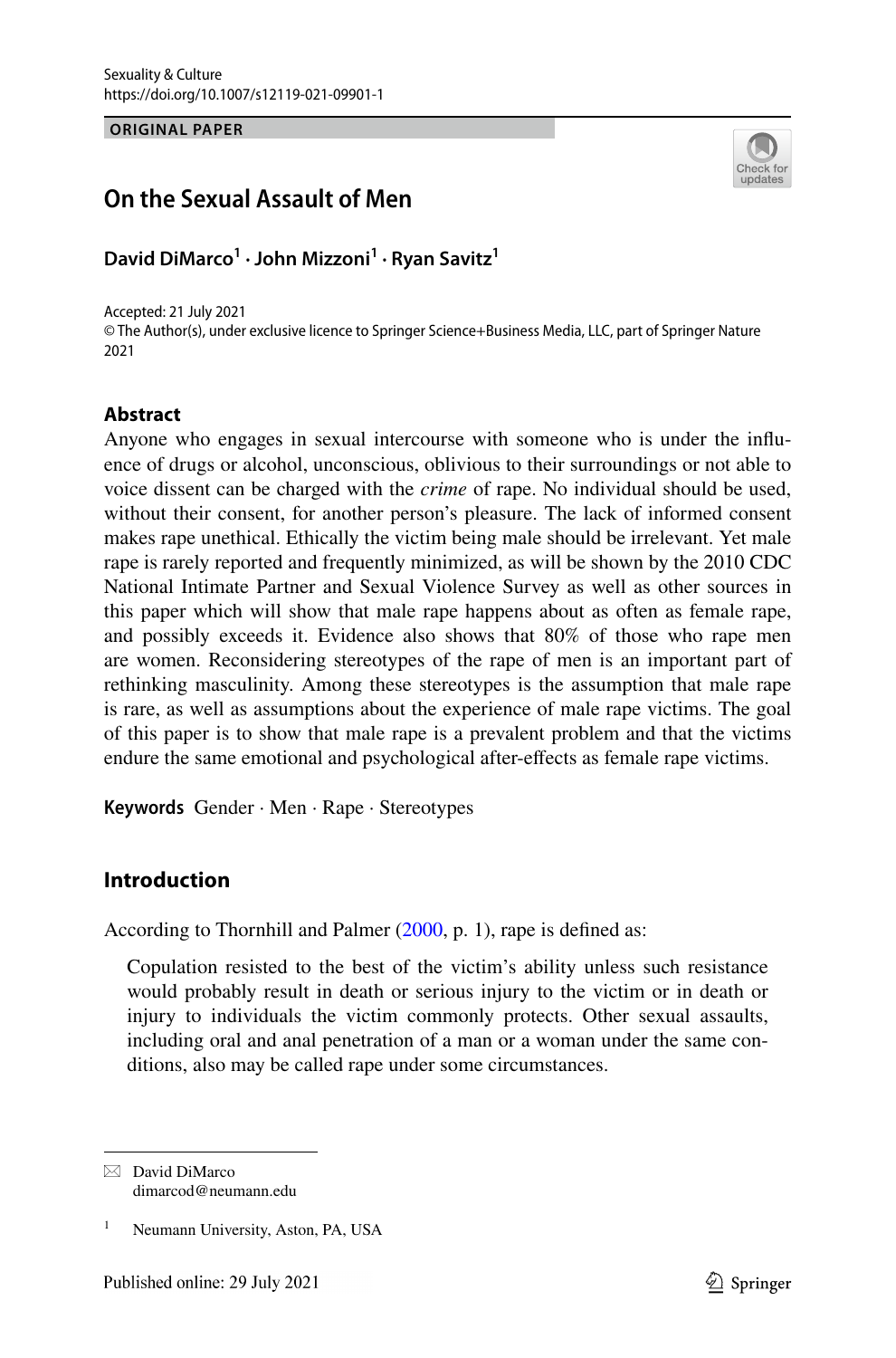A person who has sex with someone who is drugged, intoxicated, passed out, incapable of saying "no" or unaware of what is happening can be charged with the *crime* of rape. In ethical terms, we have duties to respect the dignity of other persons. Persons have the moral right not to be used as a means to someone else's sexual pleasure. Acts of rape are unethical due to the lack of voluntary and informed consent. Should it matter that the victim of rape is a man? Ethically it should not, yet the crime of men being raped is drastically underreported and commonly minimized as demonstrated by data from the 2010 Centers for Disease Control and Prevention (CDC) National Intimate Partner and Sexual Violence Survey and other sources that suggest that the number of male rape victims is comparable to the number of female rape victims, and perhaps exceeds it. Additionally, the data indicate that 80% of the rapists of men are women. Part of the larger project of rethinking masculinity involves facing stereotypes about the rape of men. One such stereotype is that male rape is rare, while another is about the experience of male rape victims. The aim of this paper is threefold: (1) We will take an overview of the existing data and show that the sexual assault of men is a common problem; (2) We will present evidence that male rape victims suffer the same emotional and psychological consequences as female rape victims; (3) We will discuss the ethical importance of treating all crimes of sexual violence as equally serious, regardless of the gender of the victim and perpetrator. We pause to note that this is a US focused paper and the source of the material is North American.

In this paper, the common assumption that men are seldom the victims of rape will be investigated and demonstrated to be false. Currently, little in the way of resources is dedicated to male victims of rape. Related to this, we will consider the incidence of both male on male rape and female on male rape. It will be shown that the crime of men being raped is drastically underreported. Stereotypes of the rape of men will be examined and the minimization of the crime of raping a male will be discussed. We want to stress again (as we mention elsewhere in this paper) that crimes of sexual violence against women are widespread, the cause of great physical and emotional pain, and completely inexcusable under all circumstances. The goal of this paper is not in any way to diminish these sad facts. Rather, our goal is to take a look at an underdiscussed topic, namely, the rape of men.

#### **Data and History of the Crime of Rape**

We first turn our attention to the CDC National Intimate Partner and Sexual Violence Survey [\(2010](#page-8-1)) Summary Report. This report states the following regarding rape on page 17:

Rape is defined as any completed or attempted unwanted vaginal (for women), oral, or anal penetration through the use of physical force (such as being pinned or held down, or by the use of violence) or threats to physically [sic] harm and includes times when the victim was drunk, high, drugged, or passed out and unable to consent. Rape is separated into three types, completed forced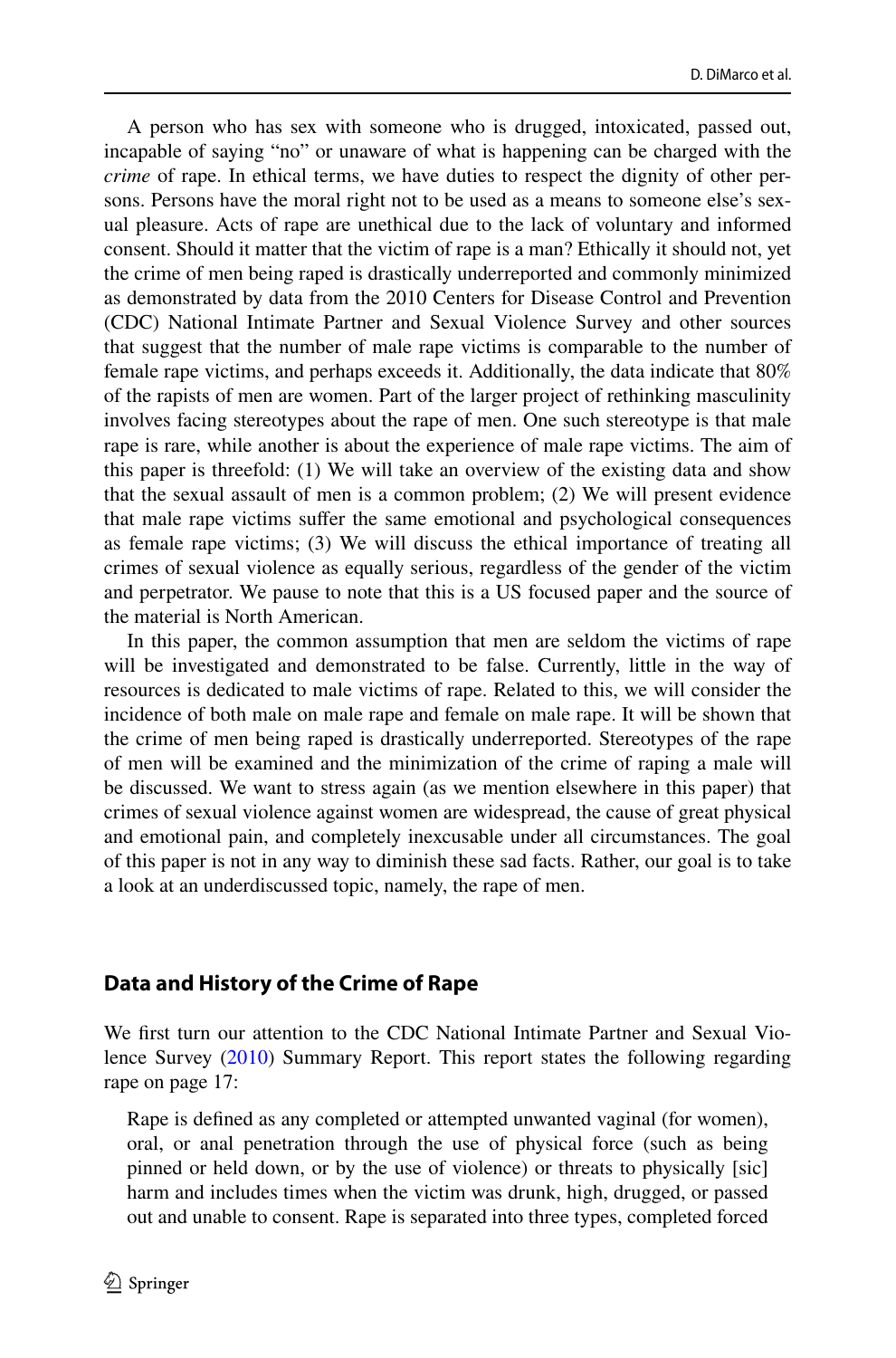penetration, attempted forced penetration, and completed alcohol or drug facilitated penetration.

Among women, rape includes vaginal, oral, or anal penetration by a male using his penis. It also includes vaginal or anal penetration by a male or female using their fingers or an object.

Among men, rape includes oral or anal penetration by a male using his penis. It also includes anal penetration by a male or female using their fingers or an object.

(We pause to note that, in this paper, we will use this definition of rape *only* when discussing the CDC report. Otherwise we use the definition of rape given in the introduction of this paper.) Of note here is that this report does not consider a woman forcing intercourse on a man to be rape.

Consequently, the report defines a new category of crime to include a woman forcing intercourse on a man, the new category "being made to penetrate". "Being made to penetrate" includes any time the victim was, against their will, forced to sexually penetrate someone else.

One might think having a different definition for a woman forcing sex on a man is not necessarily harmful, provided "made to penetrate" is given the same attention and analysis as "rape". However, Stemple and Meyer [\(2014\)](#page-8-2) discuss in detail how the CDC report excluding female-forced intercourse from rape trivialized the sexual victimization of men. Stemple & Meyer state that much more information was given on rape than made to penetrate and that rape had its own table in the CDC report while made to penetrate was treated as a subcategory, included in the category "other sexual violence" together with "lesser-harm categories" like "noncontact unwanted sexual experiences". Stemple and Meyer [\(2014\)](#page-8-2) also said "The CDC's own press release about the survey, for example, uses the word 'rape' (or 'raped') seven times and makes no mention of 'made to penetrate.' In this way, 'rape' is the harm that ultimately captures media attention, funding, and programmatic intervention, whereas 'made to penetrate' is relegated to a secondary, somewhat obscure harm."

It should be noted that the CDC Report's definition of rape is the definition of rape currently used by the FBI. In 2012, the FBI updated the definition of rape in their Uniform Crime Report Summary Reporting System to read:

The penetration, no matter how slight, of the vagina or anus with any body part or object, or oral penetration by a sex organ of another person, without the consent of the victim.

Whereas, from 1927 until 2012, their definition of rape was:

the carnal knowledge of a female, forcibly and against her will.

This earlier definition completely excluded the possibility of a male being a rape victim. Assuming that moral principles should be gender-neutral it is striking to note that the FBI utilized a definition of rape that only applied to one gender until 2012. The newly revised FBI/CDC definition of rape is still not gender neutral, as the definition does not include the possibility of female forcing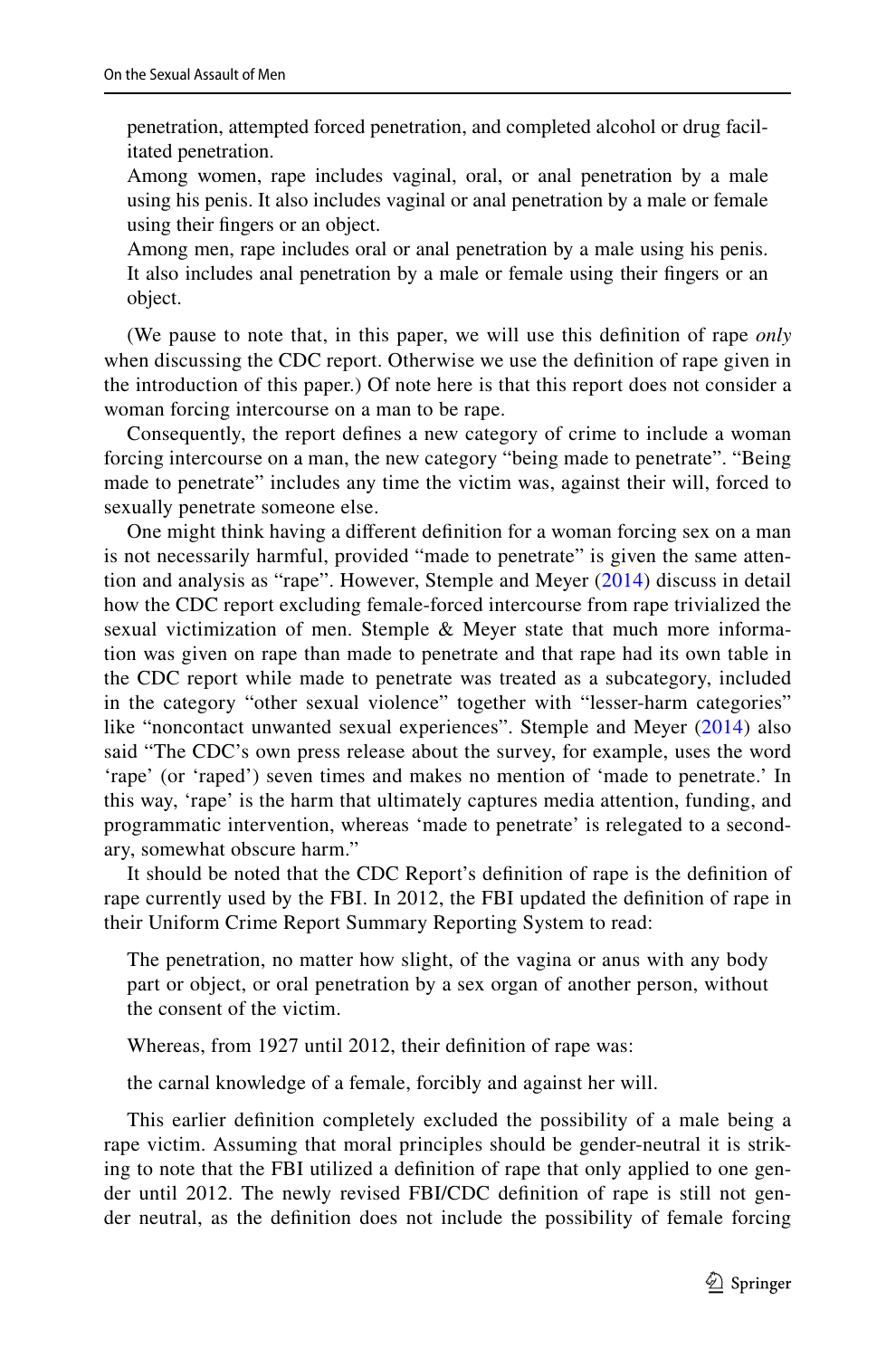intercourse on a male. Note that the definition of rape given at the beginning of this paper is gender neutral. This ethical neutrality is the reason why we use this as the default definition of rape throughout this paper.

However, since the FBI does not make law (federal laws are only made by the President and Congress of course) this is not a federal legal definition of rape. In fact, the Unites States does not have a federal legal definition of rape, leaving it up to each state to have its own definition of rape. Because of the complicated history of the definition of rape, some states have struck the word from their statutes, preferring to use some variation of "sexual assault."

We note that, in the CDC Sexual Violence Surveillance: Uniform Definitions and Recommended Data Elements, Version 2.0 [\(2014](#page-8-3)) a gender-neutral definition of the term "sexual violence" was introduced on page 11. While "sexual violence" as defined in that report is too broad a term to use in place of rape, it is noteworthy that the CDC seems to be moving towards gender-neutral definitions.

Next, we consider the data for the 12 months preceding the CDC report survey, which was summarized in the report. On page 18 of the CDC report it states that 1,270,000 women were raped during this 12-month period and that too few men were "raped" during the same 12 months to give reliable data, using the non-gender neutral definition of given in the CDC report. However, on page 19 the report states that during that 12 months the number of men who were forced to penetrate someone is 1,267,000, virtually the same as the number of women who were raped. Further, we note that the number of raped women includes those who were forcibly sodomized while the number of men forced to penetrate does not. Even with that, 1,270,000 is only 0.24% larger than 1,267,000, and given that the population of the United States in 2010 was only 49.00% male (https://www.statista.com/statistics/  $737923$ /us-population-by-gender/), the per capita rate of rape was actually  $4.37\%$ higher for males than it was for females, even if we completely ignore "small" number reported by the CDC. Perhaps if a more gender-neutral view of rape were more widespread in our society, then these statistics would not seem so surprising. As things are right now, though, if one does not take the time to look closely at these kinds of statistics, then one would never realize that the incidence of male rape is comparable to the incidence of female rape.

So, who is forcing these men to penetrate them? There is no data on this among the 12-month data. But if we look at the lifetime data, on page 24 it says 79.2% of the time a male was made to penetrate someone, it was a woman who forced him to penetrate her. And this suggests that the same most likely holds for the 12-month data.

Additional evidence of how frequently women rape men (we note that, since we are no longer referring to the CDC report, we are no longer using their definition of rape, rather here we are using the definition of rape given in the introduction of this paper) is found in Krahé et al. ([2003\)](#page-8-4) who state that in a sample of 248 women, "Almost 1 in 10 respondents (9.3%) reported having used aggressive strategies to coerce a man into sexual activities." And another 5.4% attempted acts of sexual aggression. This study is of special interest as it specifies how these women coerced men into sex. The study states "Exploitation of the man's incapacitated state was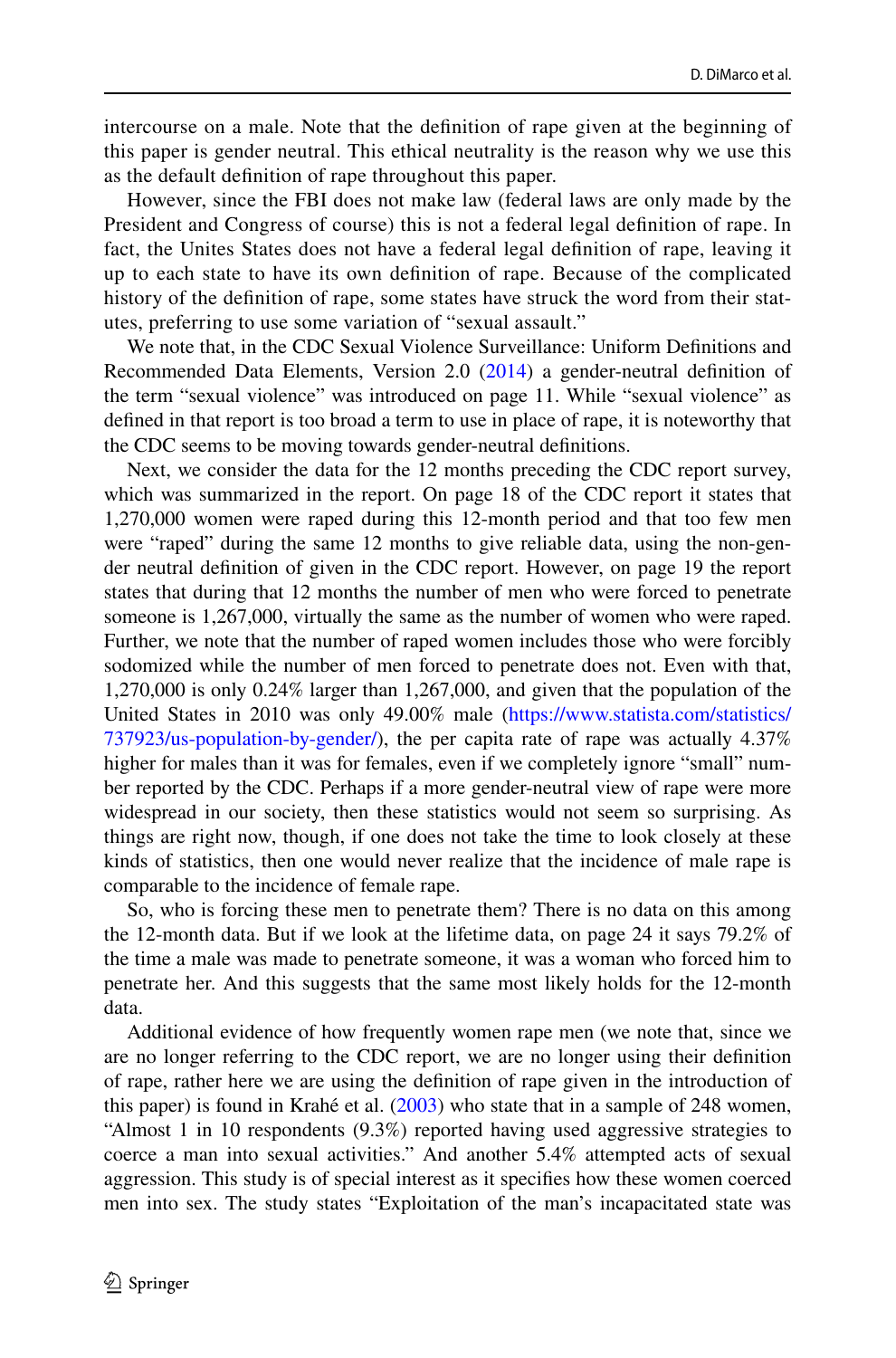used most frequently (5.6%), followed by verbal pressure (3.2%) and physical force  $(2\%)$ ".

And from Stemple and Meyer ([2014\)](#page-8-2) we have more evidence of how frequently women rape men. This report (significant for its vast data source) used 12-month data on sexual victimization from 5 independent federal surveys conducted between 2010 and 2012 by the Bureau of Justice Statistics, the Centers for Disease Control and Prevention, and the Federal Bureau of Investigation. Using this data, Stemple et al. considered the assumption that men seldom experience sexual victimization and found this assumption to be completely false. It was discovered that in many situations men experience sexual victimization at rates similar to those experienced by women.

Ybarra and Mitchell ([2013\)](#page-8-5) examined sexual violence committed by adolescents. The significance of their result is the interesting result that prior to the age of 18 most perpetrators are male, but once youths reach 18 years of age males and females "are relatively equally represented as perpetrators", giving more evidence of female victimization of males.

Anderson [\(1998](#page-7-0)) took two samples of college women, one sample of 212 from three colleges in the New York City area, and the other sample of 249 from a college in Louisiana. This study suggests victimization might vary regionally. Anderson examined their self-reported heterosexual aggression. In the New York sample 28.5% of the women reported using sexual coercion, 21.1% engaged in sexual abuse and 7.1% engaged in physically forced sex. In the Louisiana sample 25.7% engaged in sexual coercion, 7.3% engaged in sexual abuse and 1.6% engaged in physically forced sex.

And last, but certainly not least, Anderson and Savage [\(2005](#page-8-6)) is an extensive review of the literature and mentions many studies verifying female heterosexual sexual aggression, providing another vast data source. Additionally, this paper specifically states that women "engage in the full range" of aggressive sexual actions that men do. The study also found that many aggressive sexual female actions technically do not qualify as rape, even if they involve violence and the use of weapons.

In 2018, FBI statistics show that 18,487 men were arrested for rape and 606 women were arrested for rape (FBI, Uniform, [2018](#page-8-7)). How do we reconcile this low female arrest rate for rape with the data in this paper? The obvious answer is men seldom report being sexually victimized. Stemple and Meyer ([2014\)](#page-8-2) refer to the prosecution of such cases as "rare", and lay part of the blame for this on a "lack of concern for male victims". They also state that the dominant sexual archetype is that of the male as offender and the female as victim. Possible reasons given for why situations that run counter to this archetype get little attention include the perception that female sexual victimization of males is rare, that sexual victimization causes males less harm than it does to females, and that males always want sex. Stemple states that data portraying female sexual victimization of males is not palatable as it conflicts with the feminist theory portrayal that men use sexual aggression to oppress women. Another possibility put forth by Stemple is that researchers themselves may have a bias causing them to overlook male sexual victims. Another possible factor is that male rape victims do not fit Christie's ([1986\)](#page-8-8) notion of the "ideal victim." The "ideal victim" is generally an individual who is part of a group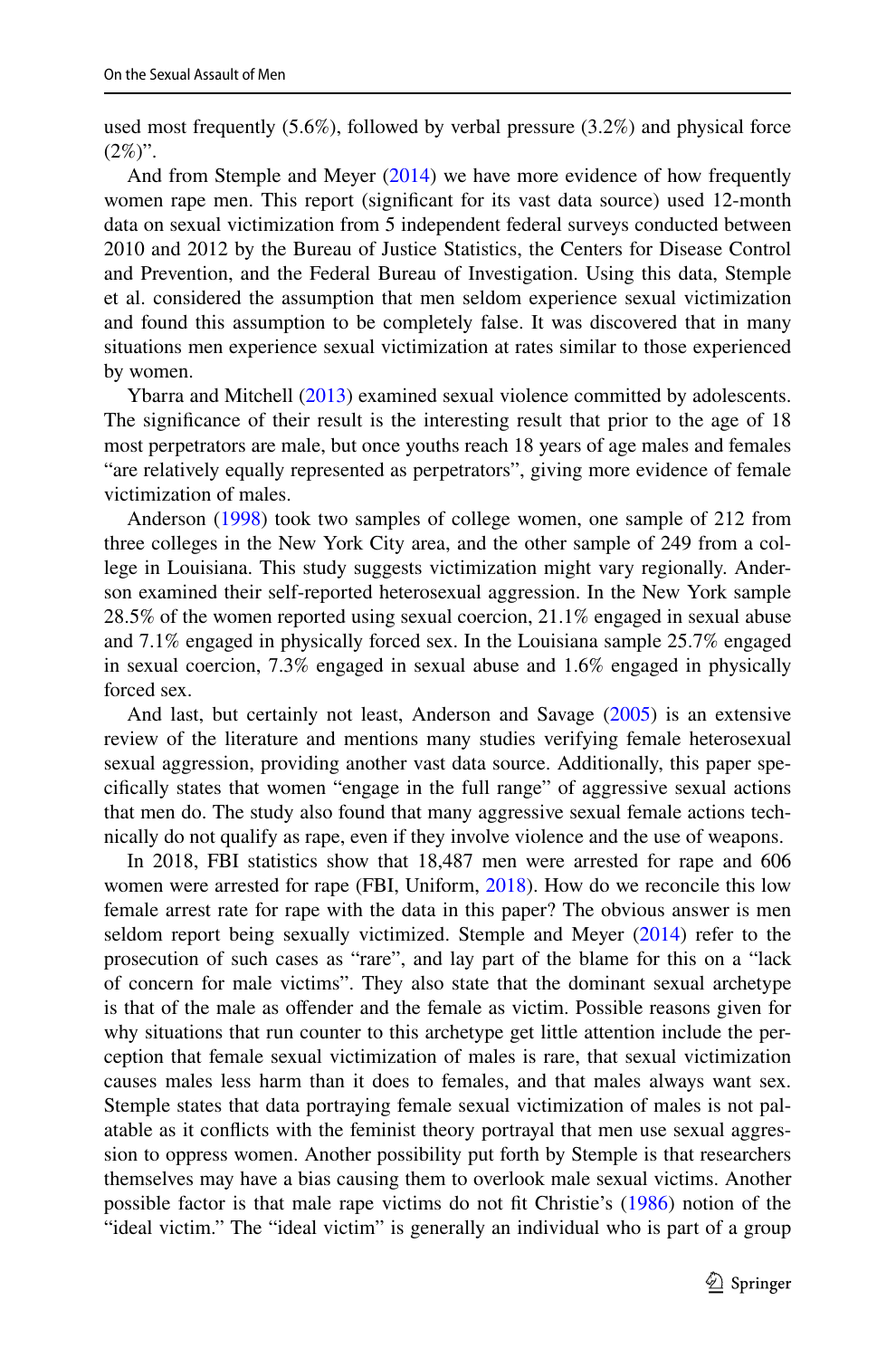that is historically lacking power. In our discussion of the sexual assault of men in the United States, men may be viewed as "non-ideal" victims, since they are, historically, not perceived to be an underserved or underrepresented group of people. As can be seen in the preceding discussion, stereotypes regarding the victims and perpetrators of sexual assaults are not necessarily accurate. Sadly, both men and women are frequently the victims and perpetrators of acts of sexual violence.

Stemple and Meyer ([2014\)](#page-8-2) debunk the notion that males experience less harm or always want sex, stating that male victims suffer depression, suicidal thoughts and sexual disfunction from their sexual assault. According to Masters and Sarrel [\(1982](#page-8-9)), realizing that some sexual assault victims are male and that these male victims suffer after-effects very similar to female victims will help us understand the needs of all sexual assault victims. Similar findings were given in Walker et al. [\(2005](#page-8-10)), stating that all male rape victims in the study suffered some psychological disturbance caused by the incident. Among the long-term consequences of the rape were self-harming behaviors, self-blame, emotional distancing, loss of self-image, feelings of anger, anxiety and depression. Stemple et al. also state that both male and female rapists use weapons 7% of the time, and both male and female victims use a resistance strategy 89% of the time.

It needs to be emphasized that Stemple also points out that male sexual arousal is not uncommon during nonconsensual sex. A more thorough discussion of this is found in the paper "Sexual arousal and orgasm in subjects who experience forced or non-consensual sexual stimulation—A review" by Levin and van Berlo [\(2004](#page-8-11)) which states "The review examines whether unsolicited or non-consensual sexual stimulation of either females or males can lead to unwanted sexual arousal or even to orgasm. The conclusion is that such scenarios can occur and that the induction of arousal and orgasm does not indicate that the subjects consented to the stimulation."

Stemple also pointed out that 8.5% of male rape victims suffered significant injuries, the corresponding figure for women was 12.6%. As it may be that some people have difficulty conceiving how a male can suffer physical injury as a result of being raped by a female, we now present several cases where that was the case. One example of a male rape victim suffering injury is the case of a Romanian cab driver that was reported in the Daily Mail (Riley, [2014\)](#page-8-12). The cab driver was raped at knife point by a woman who then stabbed him more than half a dozen times after the fact. Another example, from the Daily News (Wells, [2012\)](#page-8-13) reports of an African man who died in the midst of being gang raped by his 6 wives. Our last example was reported by NINENews [\(2009](#page-8-14)), an Australian TV show. A Russian woman drugged and raped 10 men. She would drug them into unconsciousness for 24 h, tie a rope around the man's penis to keep him erect, and rape him. All of her victims suffered penis trauma from the tied rope and drug poisoning.

Chapleau et al. [\(2007](#page-8-15)) find that, much like their female counterparts, what they call "benevolent sexism" plays a role in minimizing the perceived effects on male rape victims. (Benevolent sexism is complimenting women based on stereotypes, chivalry would be one example). Specifically, they note that stereotypes of males being the "dominant" sex are correlated with the tendencies for people to downplay the severity of the trauma felt by male rape victims and to exonerate the perpetrators of such violence. To downplay the trauma experienced by male victims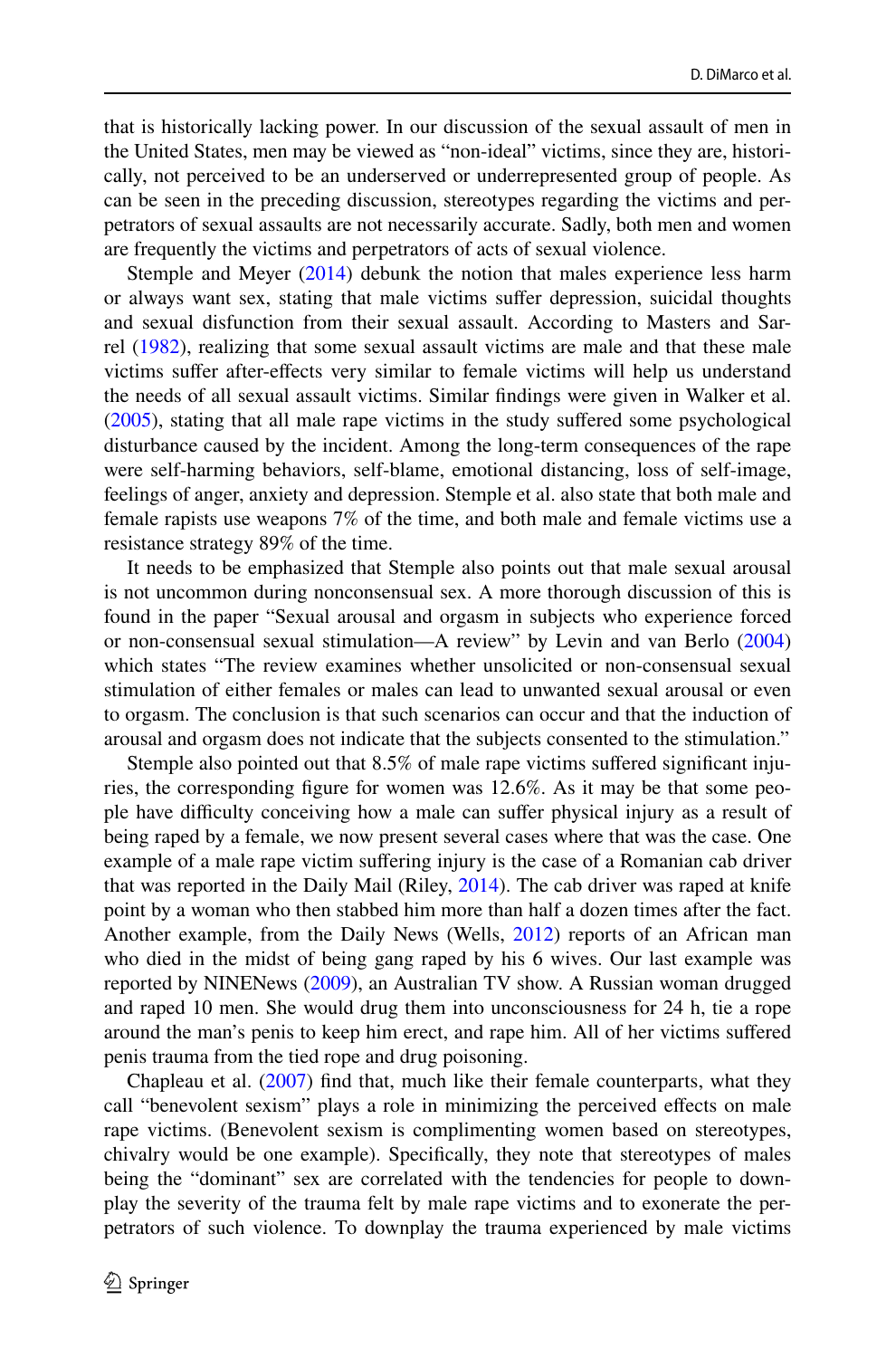and the painful experiences they may have endured is to show a lack of respect for the dignity of those persons. Not only do male victims have the moral right not to have unwanted sex forced on them due to lack of consent, but they should not be constrained by stereotypes to keep their sufferings bottled up and hidden from others and their own consciousness.

### **Discussion**

We have seen that the rape of men occurs with a frequency comparable to the rape of women and that the arrest rate for female rapists is extremely low. Stereotypes such as "he became erect so he must have wanted it" have been debunked. It was shown that, contrary to stereotypes, male rape victims suffer the same emotional and psychological consequences as female rape victims, even suffering physical injury at comparable rates. Ethics requires that all crimes of sexual violence be treated as equally serious, regardless of the gender of the victim and perpetrator. We now take a deeper look at some of these ethical issues.

The crime of rape is underreported regardless of the gender of the victim. One of the goals of this paper is to bring to light the ethical responsibility we have to pay more attention and respect to male victims of this serious crime, while continuing to direct resources to the many female victims of sex crimes.

In this paper we have been freely making use of various ethical concepts. We have been using an ethical approach that understands the ethics of particular actions in terms of duties and responsibilities to respect the dignity and moral rights of persons. In this ethical approach, persons are believed to be autonomous, and the choices they make with the exercise of their will is to be respected. Thus, actions in which persons are used or forced to perform actions without their consent and against their will are inherently unethical. Furthermore, since the dignity and moral rights of persons are morally equal in status, this ethical approach requires that persons be treated equally.

Taken as a group, this cluster of ethical concepts is at the heart of an ethical theory sometimes called an `ethics of respect for persons,' or more technically, a deontological ethic (Kant, [1785](#page-8-16)). A deontological ethic is one that does not measure whether an action is ethically right or wrong in terms of its positive or negative consequences, but sees some actions as inherently ethical or inherently unethical, depending on whether the intent of the action is to respect person's rights, for example, or to use a person as a means and treat him or her as an object. Because of this stance with regard to the use of consequences in discerning the morality of an action, this approach is also known as a nonconsequentialist ethic.

From this deontological ethical view, it follows that it is irrelevant if a victim of rape is female or male; for in either case, the rape is unethical. Thus, we hold that a definition of rape should be gender neutral.

Deontological ethics is widely used in applied ethics, ranging from biomedical ethics to business ethics (Bowie, [1999;](#page-8-17) Veatch, [2012](#page-8-18)). Korsgaard [\(1996](#page-8-19)) is a proponent of a Kantian deontological ethics who has recently applied deontological ethics to the issue of the moral status of nonhuman animals (2018).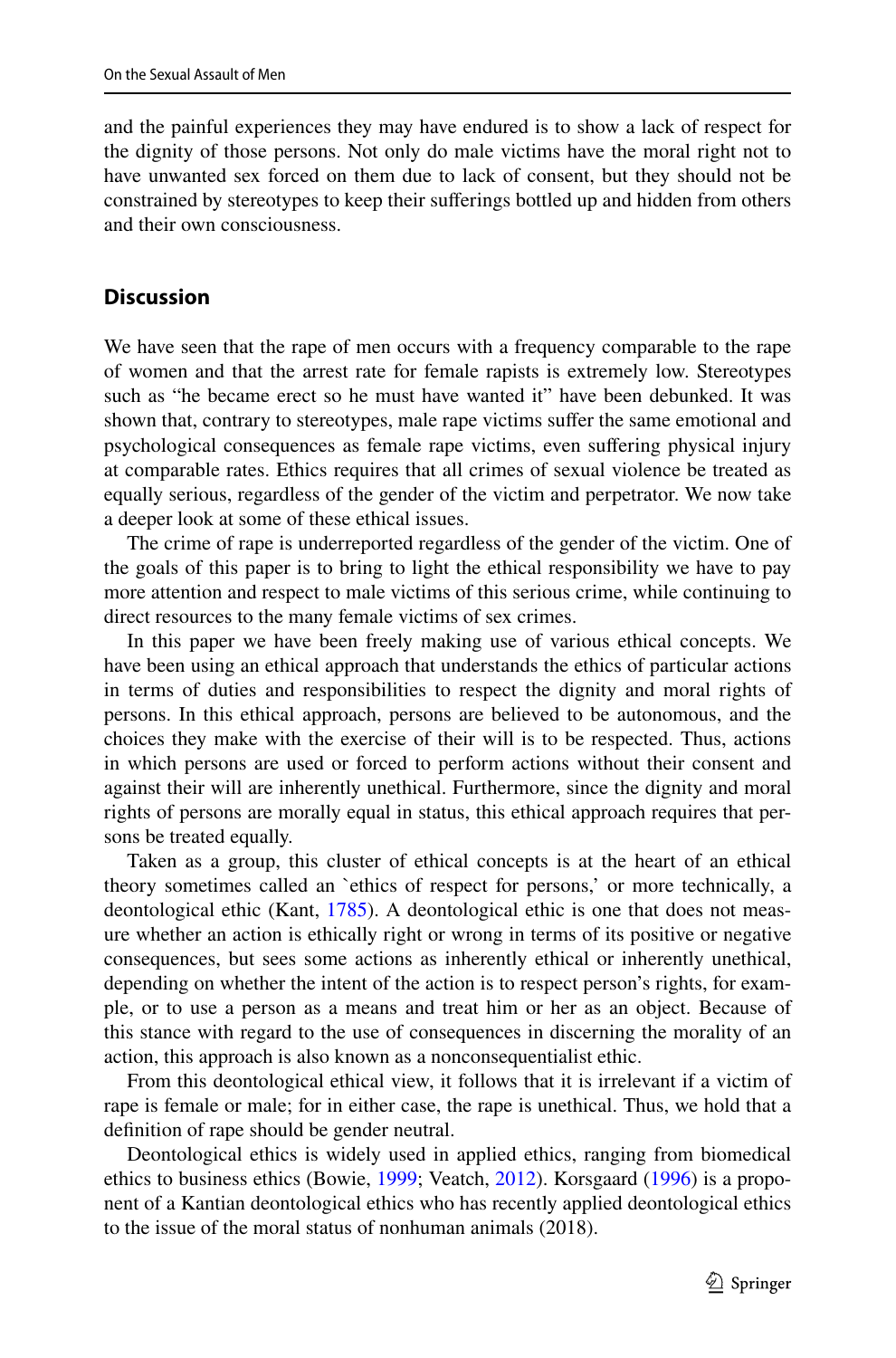Although our approach has a deontological ethical orientation, we acknowledge that similar conclusions can be drawn with a consequentialist ethic, such as utilitarian ethics (Mill, [1861](#page-8-20)). A utilitarian ethic assesses the morality of an action by looking at the action's consequences, whether they are overall positive or negative. The serious negative consequences experienced by rape victims, would, to a consequentialist, show the unethical nature of the action.

Utilitarians, such as Singer ([1975\)](#page-8-21) have justified and applied the principle of equality. Singer has also applied utilitarian ethics to other contemporary issues such as globalization and global climate change (Singer, [2002\)](#page-8-22). Regarding the topic of our paper, the interest in not suffering from the experience of rape is equal between that of males and females.

Taken as a whole, it should be clear that crimes of sexual violence should be taken equally seriously, regardless of the gender of the perpetrator and victim.

#### **Conclusions**

To conclude, researchers such as Masters and Sarrel ([1982\)](#page-8-9) and Walker, Archer and Davies ([2005\)](#page-8-10) have documented the suffering that male victims of rape experience. Attention must also be paid to how rape and other sexual acts are defined. We see some evidence of the concept of rape being thought of in more gender-neutral terms than it used to be, but it seems that more efforts are needed. Many ethical concepts and principles seem to us to be gender-neutral (for example, rights, dignity, consent, suffering, trust, etc.). Not only is it possible to think of the concept of rape in gender-neutral terms, but it will likely be beneficial to male victims to do so, as Stemple and Meyer [\(2014](#page-8-2)) point out.

We do not accept the notion that paying attention to one group of victims takes away from any other group of victims. To us, this is not a zero-sum game. Helping victims is helping victims, no matter the group identities involved. We assert that the more victims who can be helped, the greater will be the added utility to society.

**Funding** No funds, grants, or other support was received.

**Data Availability** The authors declare that data supporting the findings of this study are available within the article.

#### **Declarations**

**Conflict of interest** On behalf of all authors, the corresponding author states that there is no conflict of interest.

#### **References**

<span id="page-7-0"></span>Anderson, P. B. (1998). Variations in college women's self-reported heterosexual aggression. *Sexual Abuse: A Journal of Research and Treatment, 10*(4), 283–292.